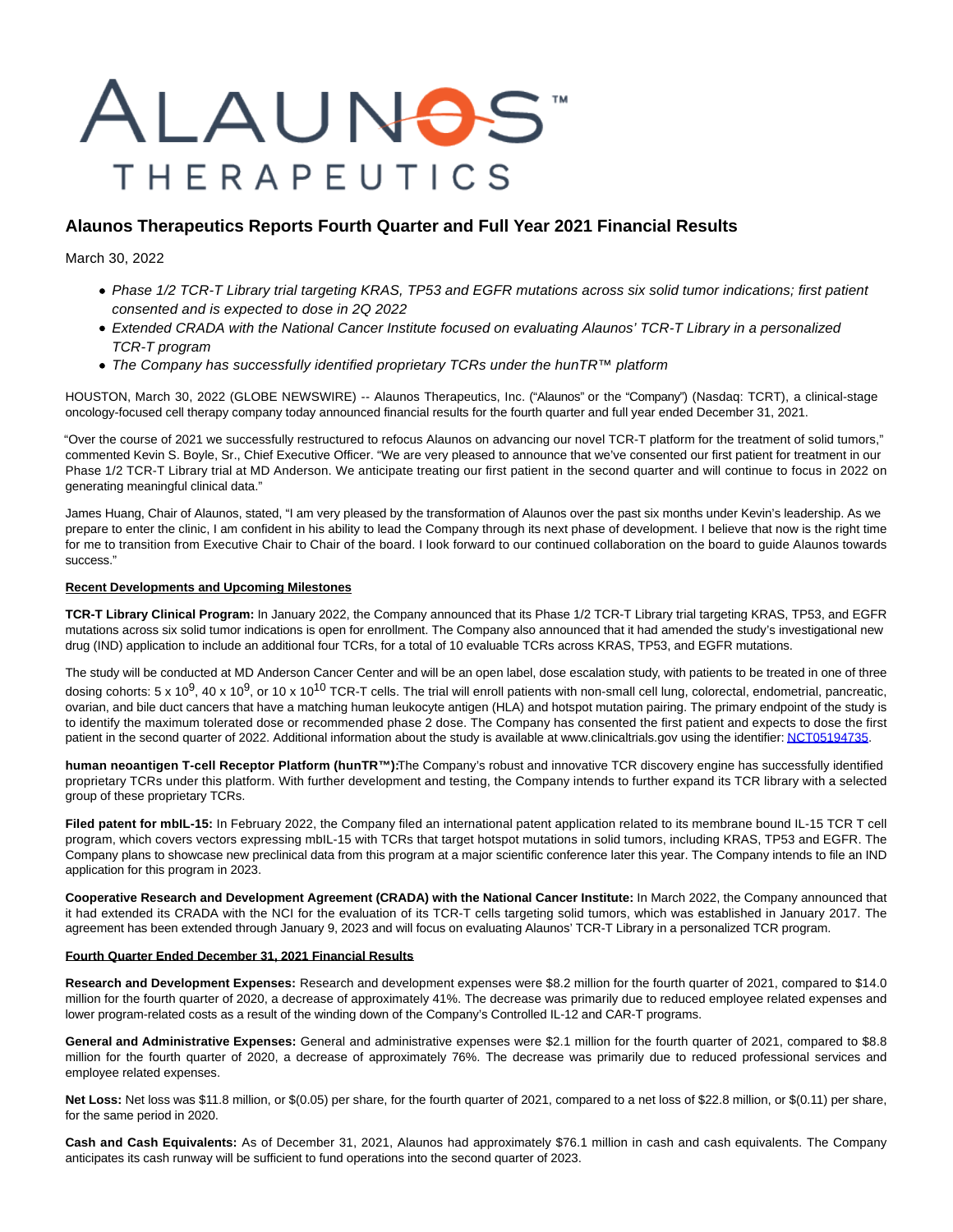#### **Full Year 2021 Financial Results**

**Research and Development Expenses:** Research and development expenses were \$49.6 million for the full year ended December 31, 2021, compared to \$52.7 million for the full year ended December 31, 2020. The decrease in research and development expenses was primarily due to reduced program-related costs of \$9.2 million as a result of the winding down of the Company's Controlled IL-12 and CAR-T programs. The decrease was partially offset by an increase of \$4.3 million in employee related expenses, including a \$2.2 million severance charge related to the Company's strategic restructuring in the third quarter of 2021, and a \$1.8 million increase in facilities and other related expenses primarily related to our expanded facilities in Houston.

**General and Administrative Expenses:** General and administrative expenses were \$27.6 million for the full year ended December 31, 2021, compared to \$27.7 million for the full year ended December 31, 2020. The decrease in general and administrative expenses was primarily due to reduced professional services of \$4.4 million, partially offset by a \$4.3 million increase in employee related expenses, including a \$1.3 million severance charge related to the Company's strategic restructuring in the third quarter of 2021.

**Net loss:** Net loss was \$78.8 million, or \$(0.37) per share for the full year ended December 31, 2021, compared to a net loss of \$80 million, or \$(0.38) per share for the full year ended December 31, 2020.

#### **Conference Call and Webcast**

Alaunos will host a conference call and webcast today, March 30, 2022 at 8:30am ET. Participants should dial 844-309-0618 (United States) or 661-378-9465 (International) with the conference code 9091406. A live webcast may be accessed using the link [here,](https://www.globenewswire.com/Tracker?data=XxiWkwr5Ys1rQjq4UhZ2LnkGMlgiDAtgEqFs06ie43MMmOrFVPOjiyMx5gRNCAkZF4Jpek0ahPN6u8TroAcfe9KrEml_OhQ5_BtCFg4Rqjw=) or by visiting the "Investors" section of the Alaunos website at [www.alaunos.com.](https://www.globenewswire.com/Tracker?data=aDTK0KT_CLH_KUncNpHohK9ySZBSCunl-xcz8hBul50HjlWallvwGwdJu7X44zEv_92qcnuc0RGMf-hVKDxF1w==) After the live webcast, the event will be archived on Alaunos' website for approximately 90 days after the call.

#### **About Alaunos Therapeutics, Inc.**

Alaunos is a clinical-stage oncology-focused cell therapy company, focused on developing T-cell receptor (TCR) therapies based on its proprietary, non-viral Sleeping Beauty gene transfer technology and its unique cancer mutation hotspot TCR library, targeting common tumor-related mutations in key oncogenic genes including KRAS, TP53 and EGFR. The Company has clinical and strategic collaborations with The University of Texas MD Anderson Cancer Center and the National Cancer Institute. For more information, please visi[t www.alaunos.com.](https://www.globenewswire.com/Tracker?data=aDTK0KT_CLH_KUncNpHohG_P3TNqLaNHRta20-eOIw6FGeOg4oNmHpMGta8r-wnghjeTzG4TFFSpn_3klpSecA==)

#### **Forward-Looking Statements Disclaimer**

This press release contains forward-looking statements as defined in the Private Securities Litigation Reform Act of 1995, as amended. Forwardlooking statements are statements that are not historical facts, and in some cases can be identified by terms such as "may," "will," "could," "expects," "plans," "anticipates," "believes" or other words or terms of similar meaning. These statements include, but are not limited to, statements regarding the Company's business and strategic plans, the Company's cash runway, and the timing of the Company's research and development programs, including the anticipated dates for filing INDs, enrolling and dosing patients in and the expected timing for announcing preclinical data and results from the Company's clinical trials. Although the management team of Alaunos believes that the expectations reflected in such forward-looking statements are reasonable, investors are cautioned that forward-looking information and statements are subject to various risks and uncertainties, many of which are difficult to predict and generally beyond the control of Alaunos, that could cause actual results and developments to differ materially from those expressed in, or implied or projected by, the forward-looking information and statements. These risks and uncertainties include, among other things, changes in the Company's operating plans that may impact its cash expenditures; the uncertainties inherent in research and development, future clinical data and analysis, including whether any of Alaunos' product candidates will advance further in the preclinical research or clinical trial process, including receiving clearance from the U.S. Food and Drug Administration or equivalent foreign regulatory agencies to conduct clinical trials and whether and when, if at all, they will receive final approval from the U.S. Food and Drug Administration or equivalent foreign regulatory agencies and for which indication; the strength and enforceability of Alaunos' intellectual property rights; and competition from other pharmaceutical and biotechnology companies as well as risk factors discussed or identified in the public filings with the Securities and Exchange Commission made by Alaunos, including those risks and uncertainties listed in the most recent Form 10-K filed by Alaunos with the Securities and Exchange Commission. Alaunos is providing this information as of the date of this press release, and Alaunos does not undertake any obligation to update or revise the information contained in this press release whether as a result of new information, future events, or any other reason.

#### **Investor Relations Contact:**

Alex Lobo Stern Investor Relations [Alex.lobo@sternir.com](https://www.globenewswire.com/Tracker?data=0rknRSTQxL7ah7Xgg8ED7C0OYq1ajavScq0JgWLvOFpBED6HFa58ntDFp6A8x5CKIvqdyvg3Bi2Y4a-e9k8y5-iYBhGJCeHIGXFKjZV5npo=)

#### **Alaunos Therapeutics, Inc.** Statement of Operations (In thousands except per share data)

|                                                          |    | Three Months Ended<br>December 31<br>(Unaudited) |    |        |    | Year Ended<br>December 31<br>(Audited)<br>(Audited) |    |        |  |
|----------------------------------------------------------|----|--------------------------------------------------|----|--------|----|-----------------------------------------------------|----|--------|--|
|                                                          |    | 2021                                             |    | 2020   |    | 2021                                                |    | 2020   |  |
| Collaboration revenue                                    | \$ | $\sim$                                           | \$ | $\sim$ | \$ | 398                                                 | \$ |        |  |
| Operating expenses:                                      |    |                                                  |    |        |    |                                                     |    |        |  |
| Research and development                                 | \$ | 8.217                                            | S  | 13,971 | S  | 49,643                                              | \$ | 52,696 |  |
| General and administrative                               |    | 2,090                                            |    | 8,803  |    | 27,564                                              |    | 27,665 |  |
| Property and equipment and right-of-use asset impairment |    | 740                                              |    |        |    | 740                                                 |    |        |  |
| Total operating expenses                                 |    | 11,047                                           |    | 22,774 |    | 77,947                                              |    | 80,361 |  |